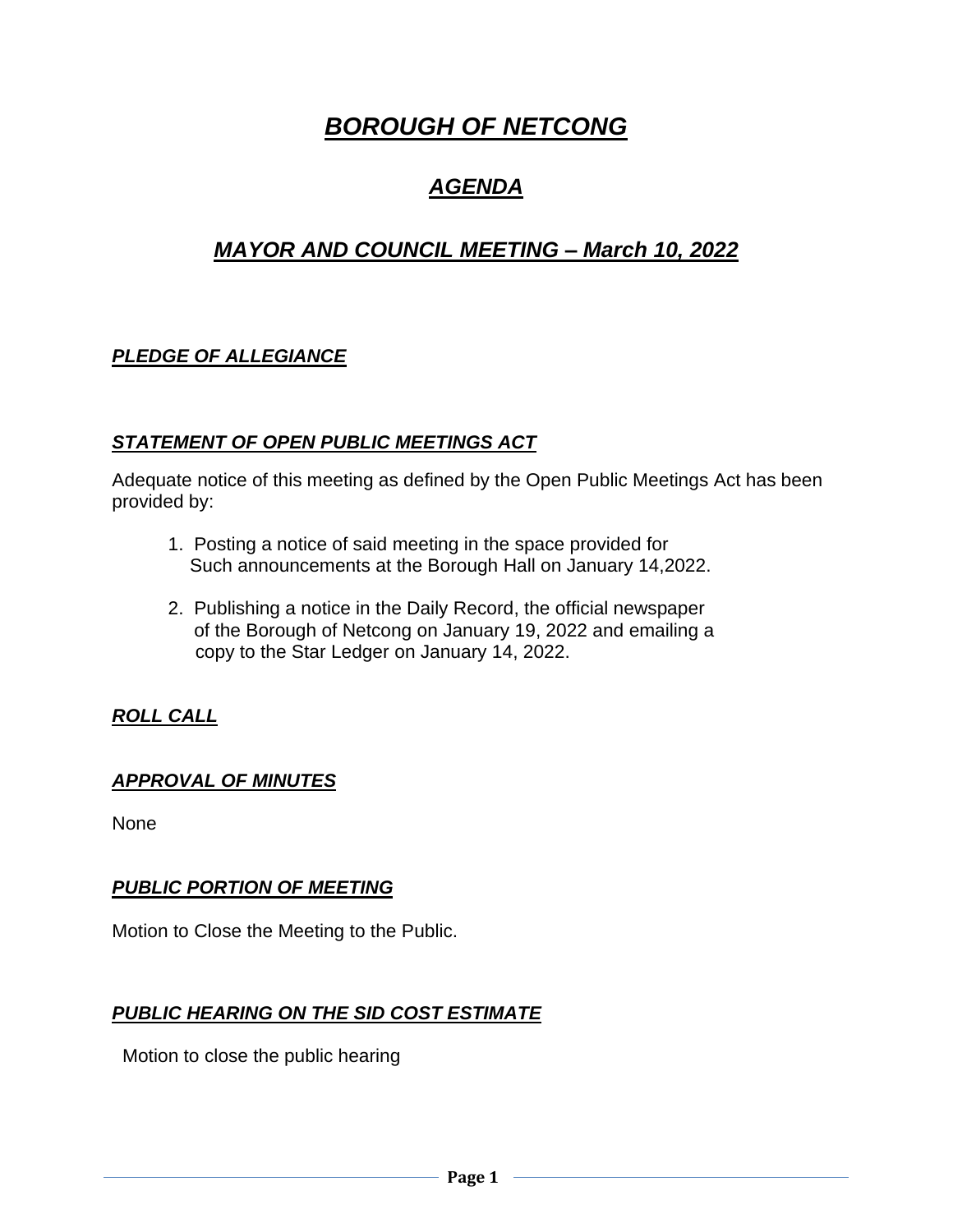**Resolution #2022-35 -** Resolution to Approve the 2022 Cost Estimate for the Borough's Special Improvement District.

#### *ORDINANCE ADOPTIONS*

**1. Ordinance 2022-1**- An Ordinance Authorizing The Chief Of Police To Execute An Application For A Charitable Solicitation Permit For Netcong Volunteer Fire Company No. 1's "Coin Drop" On Memorial Day Weekend And Columbus Day Weekend At The Intersections Of Allen Street And Ledgewood Avenue And Main Street And Route 46 And Route 183 In The Borough Of Netcong, County Of Morris, State Of New Jersey

Motion to Read Ordinance 2022-1 - by Title Only on Second Reading and a Hearing Held Thereon

Motion to Close Public Hearing.

Motion to Adopt Ordinance #2022-1

#### *CORRESPONDENCE*

None

#### *BOROUGH ADMINISTRATOR REPORT*

#### *COMMITTEE REPORTS*

| Finance & Insurance:                            | E. Still     | J. Sylvester |
|-------------------------------------------------|--------------|--------------|
| Economic Development:                           | R. Hathaway  | E. Still     |
| <b>Public Safety:</b><br>(Police, Fire, Rescue) | J. Sylvester | E. Koster    |
| Dept. of Public<br>Works & Utilities:           | E. Koster    | R. Hathaway  |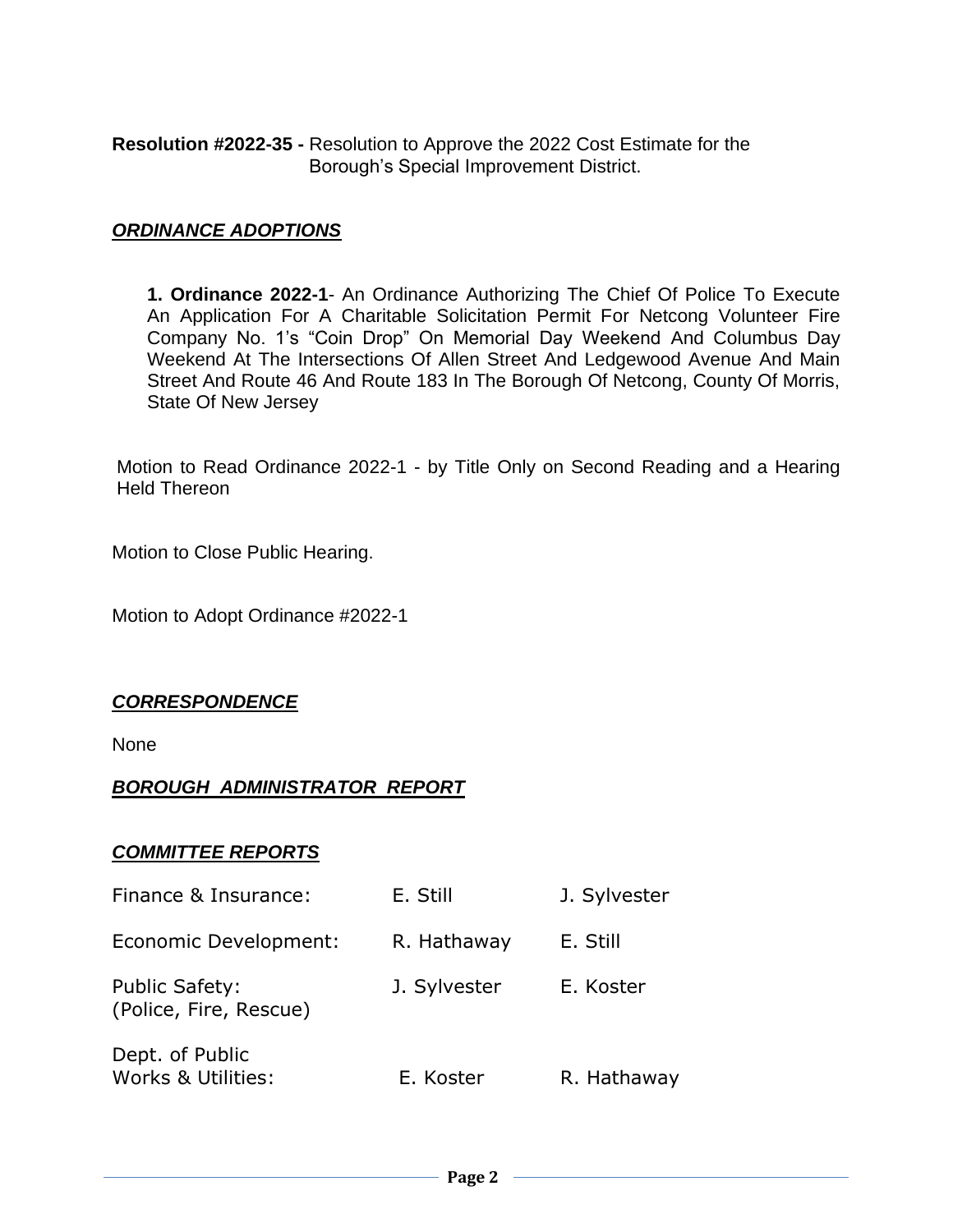| Recreation:                                                                              | J. Albensi | T. Laureys |
|------------------------------------------------------------------------------------------|------------|------------|
| <b>Public Services:</b><br>(Human Services<br>Recycling & Solid<br><b>Waste Disposal</b> | T. Laureys | J. Albensi |

#### *OLD BUSINESS*

None

#### *NEW BUSINESS*

1. 34 Bank Street Certificate of Completion/Transfer of PILOT

#### *PRIVILEGE OF THE FLOOR TO THE COUNCIL*

#### *MAYOR'S COMMENTS*

#### *RESOLUTIONS*

- **1. Resolution 2022-36-** Municipal Alliance Grant for Fiscal Year 2023
- **2. Resolution 2022-37-** Appoint Austin Popelka as DPW Laborer
- **3. Resolution 2022-38-** Authorizing the Execution of an Agreement with Monmouth Telecom
- **4. Resolution 2022-39-** Authorizing the Execution of a Certificate of Completion for the 34 Bank Street Project
- **5. Resolution 2022-40-** Authorizing the Reduction of an Escrow Account Established for the Purposes of Guaranteeing Offsite Improvements by Crown Walk Urban Renewal, LLC and the Establishment of an Escrow Account for the Design, Permitting and Construction of Sidewalks Along Route 46.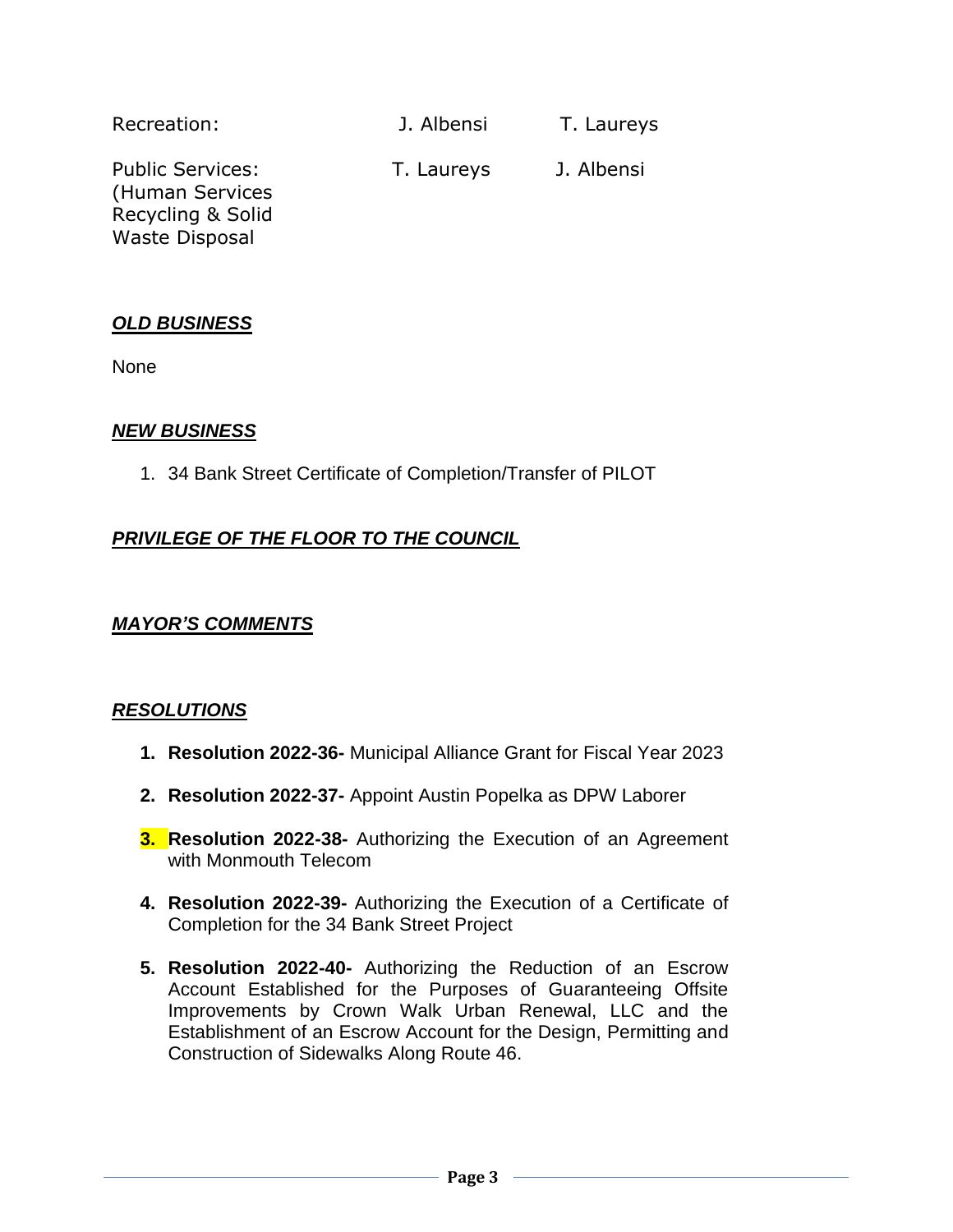- 6. **Resolution 2022-41-** Rescinding the Award of a Contract to Watchguard Video and Authorizing the Award of a New Contract to LensLock, Inc. for the Purchase of Police Body Cameras for the Netcong Borough Police Department
- **7. Resolution 2022-42-** Authorizing the Acceptance of a Maintenance Bond and Approving the Release of the Reduced Performance Guarantee Posted by Progressive Properties, Inc. for the Railroad Avenue Development, Block 8, Lot 36 in the Borough of Netcong
- **8. Resolution 2022-43-** Authorizing a Memorandum of Understanding Between Landmark Companies, LLC and the Borough of Netcong Regarding Improvements to be Made at "Netcong Heights".
- **9. Resolution 2022-44-** Consenting to the Transfer of the Long-Term Tax Exemption Financial Agreement from 34 BNK Street Urban Renewal, LLC to 34 BNK at Netcong Urban Renewal, LLC and Authorizing the Execution of An Assignment Agreement

## *ORDINANCE INTRODUCTIONS*

**1. Ordinance 2022-2 -** AN ORDINANCE AUTHORIZING THE POLICE CHIEF TO EXECUTE AN APPLICATION FOR A CHARITABLE SOLICITATION PERMIT FOR AMERICAN LEGION AMBULANCE CORP OF STANHOPE/NETCONG'S "COIN DROP" ON JUNE 10<sup>th,</sup> JUNE 11<sup>th</sup> 2022 and ON SEPTEMBER 9<sup>th,</sup> AND SEPTEMBER 10th, 2022 AT THE INTERSECTIONS OF ALLEN STREET AND LEDGEWOOD AVENUE AND MAIN STREET AND ROUTE 46 IN THE BOROUGH OF NETCONG, COUNTY OF MORRIS, STATE OF NEW JERSEY

Motion to Introduce Ordinance #2022-2- and Read by Title Only.

Motion to Pass Ordinance #2022-2- on First Reading.

#### *REPORTS*

Motion to Incorporate All Reports into the Minutes